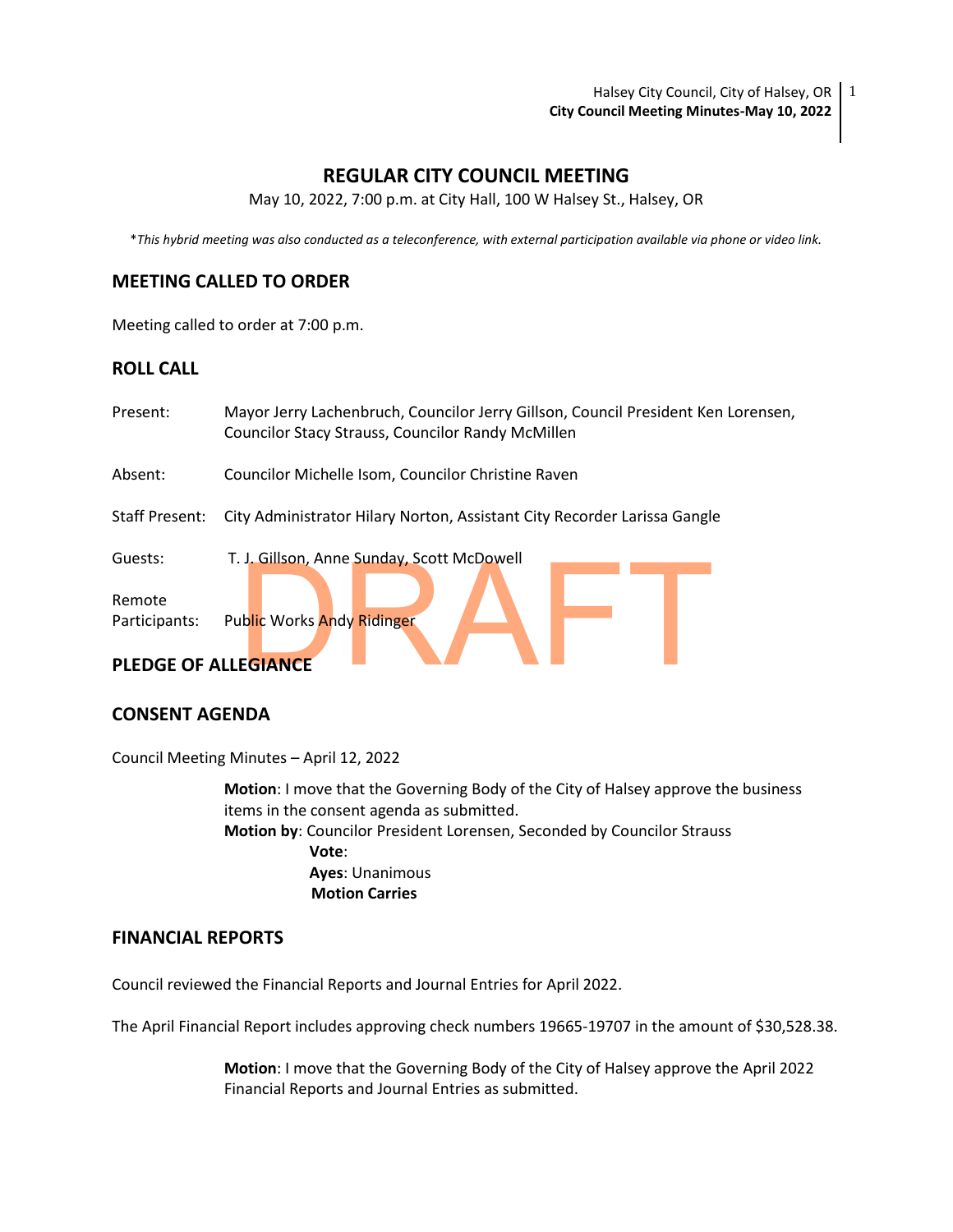**Motion by**: Councilor Lachenbruch, Seconded by Council President Lorensen **Vote**: **Ayes**: Unanimous  **Motion Carries**

### **AGENDA ADJUSTMENTS**

Administrator Norton requested to move Item J.3., Rural Economic Alliance (REAL) Intergovernmental Agreement Update, to delegations.

### **DELEGATIONS**

Linn County Sheriff's Office—Sherriff Michelle Duncan

Sherriff Duncan presented the April report. Incidents reviewed included increased citations and traffic warnings, burglary of businesses in town that was result of a crime spree along I-5 corridor beginning in Millersburg down to Eugene/Springfield area. Sherriff Duncan also issued reminder to keep personal property and valuables out of unlocked vehicles.

Rural Economic Alliance (REAL) Intergovernmental Agreement Update

The REAL<br>
Consider extending the Intergovernmental Agreement for the REAL<br>
Consider extending the Intergovernmental Agreement for the REAL<br>
Dragger what Halsey will receive in benefits from this motion.<br>
Do sign an extensi Council is asked to consider extending the Intergovernmental Agreement for the REAL project for another two years.

Questions raised over what Halsey will receive in benefits from this motion.

The City is asked to sign an extension of the IGA for a two-year period. During this time, the group will continue to make progress based on the original strategic plan, also intends to work on the next strategic plan as much of the work identified in this one will be completed in that time period.

> **Motion**: I move that the City of Halsey continue to participate in the Rural Economic Alliance project and sign a two-year extension of the intergovernmental agreement. **Motion by**: Councilor Strauss, Seconded by Council President Lorensen **Vote**: **Ayes**: Unanimous  **Motion Carries**

## **CITIZEN COMMENTS**

*There were no citizen comments.*

## **OLD BUSINESS**

*There was no old business.*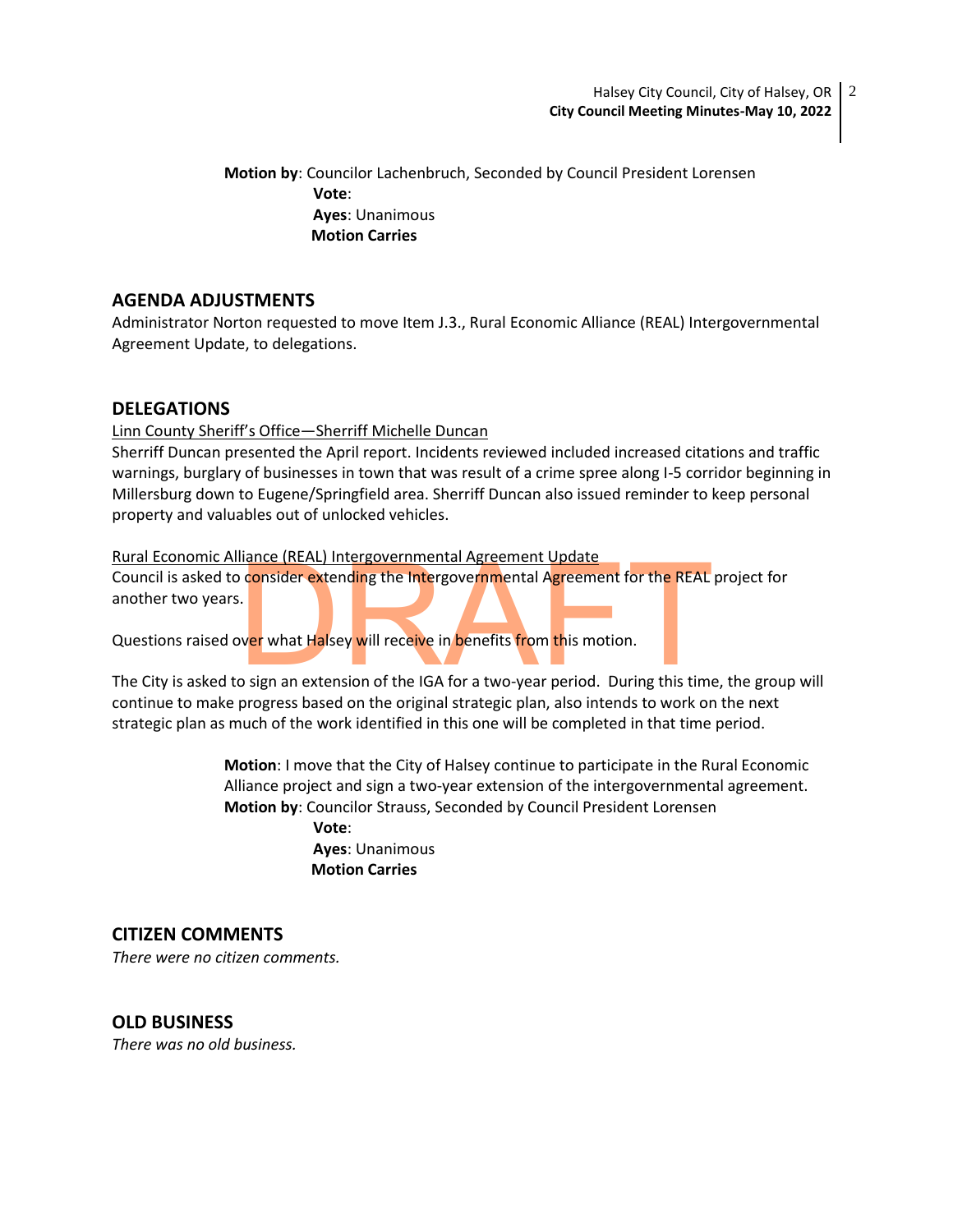## **REPORTS TO COUNCIL**

*City Administration-Administrator Hilary Norton*

# Siletz Tribal Charitable Contribution Fund Grant

The Halsey Library was awarded an STCCF Grant in the amount of \$2,000 to assist with the purchase and installation of a new heat pump at library.

#### RARE Application Update

Administrator Norton participated in a "screening" call with the director of the program on Thursday April 28<sup>th</sup> and Halsey was selected to host a RARE member. The City will provide a position description that will lead to interviews the week of June 20<sup>th</sup>. Administrator Norton asked if any members of council is available to participate.

### Staff Innovations and Process Improvement Training

Both City Hall and the Library will be closed for an in-service day on Wednesday, May  $18<sup>th</sup>$  to go to an offsite training in Innovation and Process Improvement. The training is being offered to the city at no charge. Notice of the closure will be posted on the website and in the newsletter.

#### Municipal Clerk Update

Hired new Municipal Clerk named Madison LaCoste. She is a Central Linn High School alumni with strong ties to the community.

#### Small Cities Meeting

The stock of the community.<br>
In the stock of the community.<br>
Equation of the community.<br>
Equation of the community.<br>
Dependence of Oregon Cities. Administrator North Council is interested in participating. The next qu<mark>ar</mark>terly Small C<mark>iti</mark>es meeting w<mark>ill be in Ha</mark>rris<mark>bu</mark>rg on Friday May 13<sup>th</sup> at 11 am. It will include a legislative update from League of Oregon Cities. Administrator Norton asked if any member of council is interested in participating.

#### Regards to Rural

Administrator Norton will be out of town at the Regards to Rural conference on May 20-21st. The conference and housing are paid for by Business Oregon as part of the ROI grant for the Rural Economic Alliance (REAL) project.

#### Elections 2022

The next General Election will be on Tuesday November 8<sup>th</sup>. Councilors Isom, Gillson, and Lorensen and Mayor Lachenbruch's terms end on December 31, 2022. Elections packets will be available on June 1<sup>st</sup>.

#### *Public Works-Lead Utility Worker Andy Ridinger*

- Annual Reports- Two annual reports were drafted and submitted this month: the Chemical Inventory Report and the Cross Connection Report.
- Hopper mower tune-up/maintenance- The hopper mower got a complete tune up with 2 new tires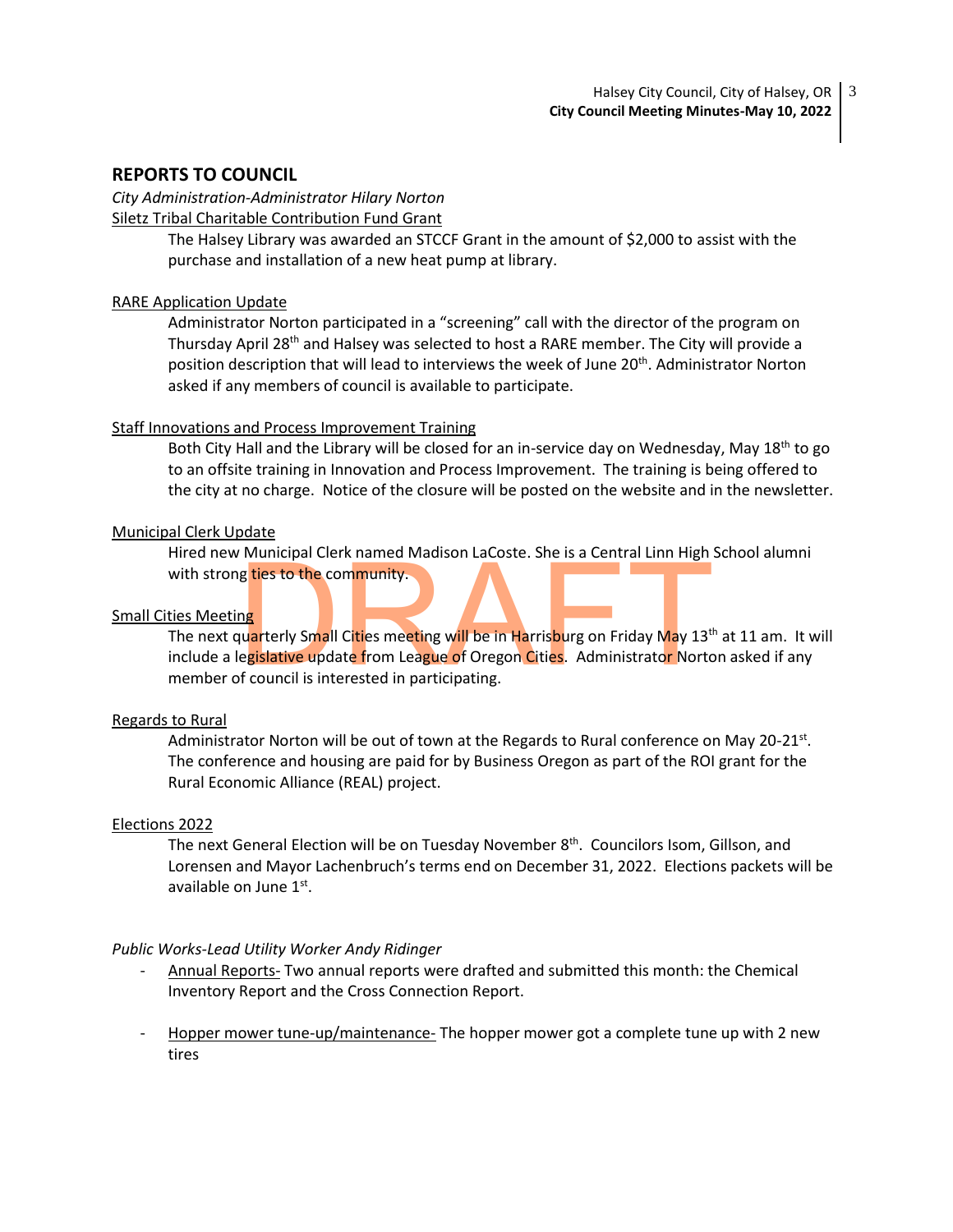- Water Plant- There was a small infestation of mice at the water plant, they have since been cleaned up and the CL2 pump has been rebuilt
- I&I Study-A company came out to help with a camera to help with I&I study in the sewer collection system.
- Lift Station- Pump #2 needed a limit switch replaced. The City ended the discharge season with discharging 44 million gallons in 4 months getting the pond level down to 3'8"
- Mowing/Spraying- Due to the rain the mowing has gotten behind but with weather improving in the future staff will be able to get caught up. Spraying is caught up.

### *Library-Librarian Sara Cooper*

- Introduction-Daily traffic is increasing. The Library served 108 patrons in April.
- Book Sale-Bookmobile sale was on May 7<sup>th</sup>. The Library made \$50
- eading Program-This year the theme for the Summer Reading Progress Control and Multiple Seaten Path." The kick-off event will be on Saturday, June 25<sup>th</sup> with puly. Caesar the "No Drama Llama" will be visiting Halsey again - Summer Reading Program- This year the theme for the Summer Reading Program is "Read Beyond the <mark>B</mark>eaten Path." The kick-off event will be on Saturday, June 25<sup>th</sup> with events each Saturday in July. Caesar the "No Drama Llama" will be visiting Halsey again this year.
- Local Art- Librarian Sara is hoping to reach out to local photographers/artists to display local art and photographs on a rotation to bring in more patrons to view local art.
- Fall 5K- A question was asked if the 5K race will happen again this year. Due to hiring in January we plan to host the 5K in the Fall.

### **NEW BUSINESS**

GSI Report Well 69 The GSI Water Solutions report on the condition and options for Well 69.

It has been recommended to replace the well now rather than replace parts needing to be repaired.

Concerns were raised over contamination of repairing the well with chemicals required to replace/repair the well rather than replace the well as a whole.

Concerns also raised about the cost of replacing the well as a whole, but also raised about the well failing in the repair process and having to replace.

Administrator Norton has started researching infrastructure funding options in case there is state or federal funding we could access for a new well and potentially for replacing the older parts of the delivery system.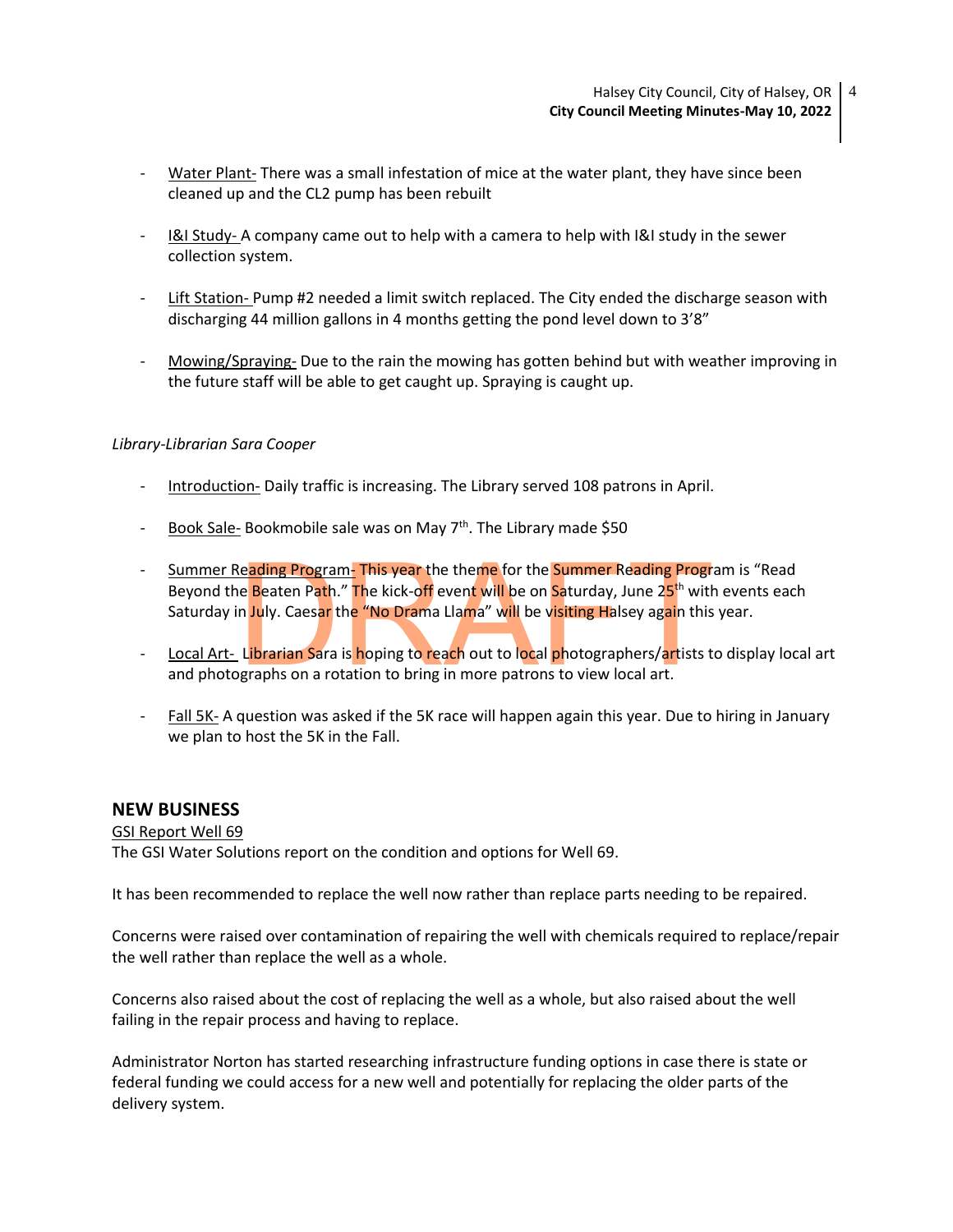Council consensus was to proceed with planning to replace the well.

OLCC License Renewals

Council must approve or deny the renewal of OLCC liquor licenses by 7 Star Convenience Store and Julie's Halsey Tavern

> **Motion**: I move that the Governing Body of the City of Halsey approve the liquor license Renewals for 7 Star Convenience and Julie's Halsey Tavern

**Motion by**: Councilor Gillson, Seconded by Councilor McMillen

 **Vote**: **Ayes**: Unanimous  **Motion Carries**

### **ORDINANCES & RESOLUTIONS**

*Mayor Lachenbruch requested Council's permission to read the Ordinances & Resolutions by title only.*

ORDINANCE 2022-440 – An Ordinance Amending City of Halsey Municipal Code, Reversing and Repealing Chapter 7.05 Relating to Peddlers, and Replacing it with the Following Chapter 7.05

2440 – An Ordinance Amending City of Halsey Municipal Code, Reverse 17.05 Relating to Peddlers, and Replacing it with the Following Chapt<br>2.05 Relating to Peddlers, and Replacing it with the Following Chapter<br>3.05 Relating Council is asked to consider adopting a new Chapter 7.05 of the Municipal Code, relating to peddlers and solicitation

**Motion**: I move that the Governing Body of the City of Halsey adopt ORDINANCE 2022- 440 – An Ordinance Amending City of Halsey Municipal Code, Reversing and Repealing Chapter 7.05 Relating to Peddlers, and Replacing it with the Following Chapter 7.05 **Motion by**: Councilor Gillson, Seconded by Councilor Lorenson

> **Vote**: **Ayes**: Unanimous  **Motion Carries**

RESOLUTION 2022-707 – A Resolution of the City of Halsey Proclaiming May 2022 as Mental Health Awareness Month

Council was asked to consider adopting a Resolution declaring May 2022 as Mental Health Awareness Month

**Motion**: I move that the Governing Body of the City of Halsey adopt RESOLUTION 2022- 707 – A Resolution of the City of Halsey Proclaiming May 2022 as Mental Health Awareness Month **Motion by**: Councilor Strauss, Seconded by Councilor McMillen **Vote**: **Ayes**: Unanimous